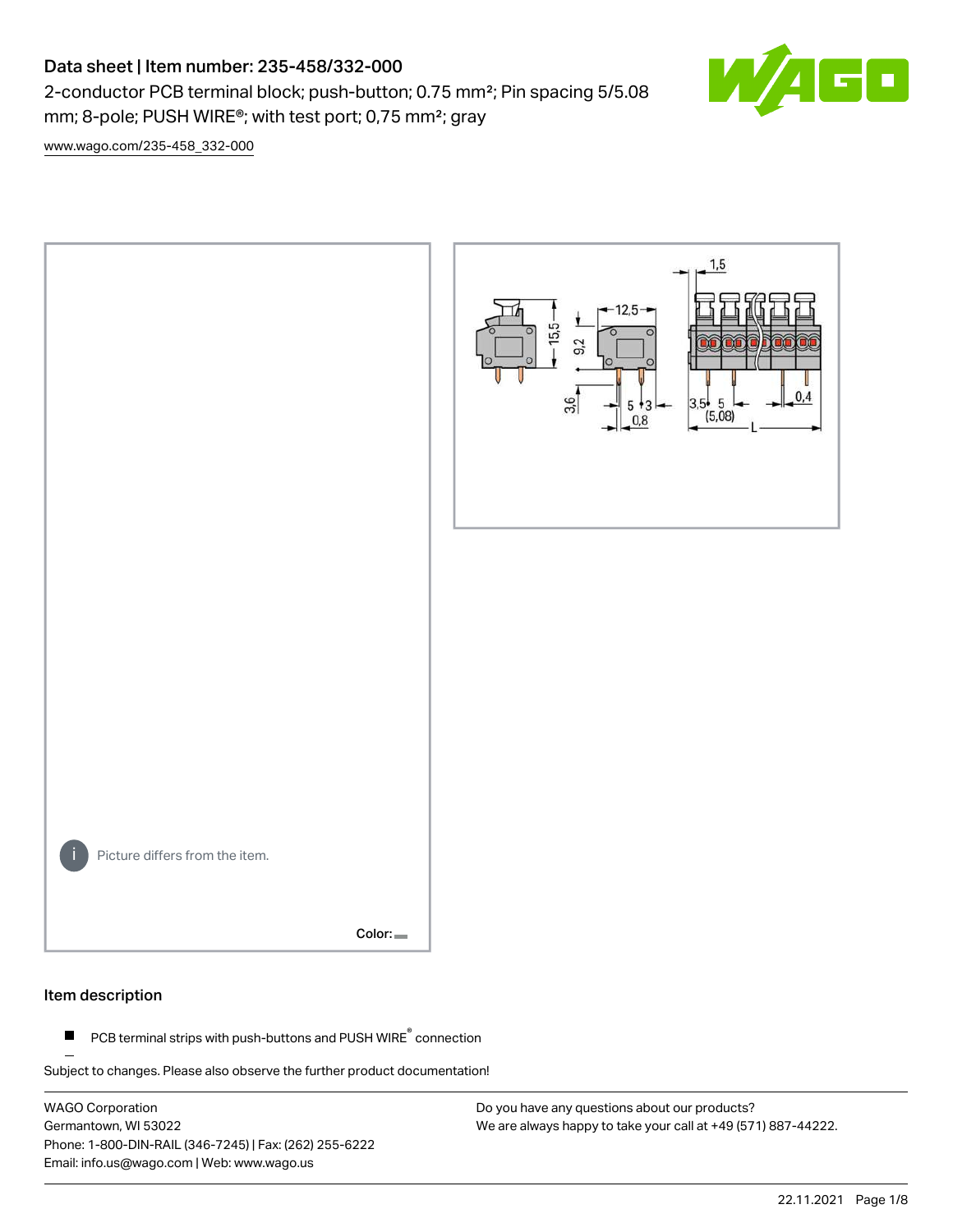

- **Double-wire connection for commoning signals**
- $\blacksquare$ Push-in termination of solid conductors
- Easy conductor removal via push-button  $\blacksquare$
- $\blacksquare$ Set to metric or inch pin spacing by compressing PCB terminal strips or pulling them apart
- $\blacksquare$ Also available with a test slot

## Data Notes

| Variants: | Other pole numbers                                               |
|-----------|------------------------------------------------------------------|
|           | Other colors                                                     |
|           | Terminal strips with 7.5/7.62 mm and 10/10.16 mm pin spacing     |
|           | Mixed-color PCB connector strips                                 |
|           | Direct marking                                                   |
|           | Other versions (or variants) can be requested from WAGO Sales or |
|           | configured at https://configurator.wago.com/                     |
|           |                                                                  |

# Electrical data

## IEC Approvals

| Ratings per                 | IEC/EN 60664-1                                                        |
|-----------------------------|-----------------------------------------------------------------------|
| Rated voltage (III / 3)     | 250 V                                                                 |
| Rated surge voltage (III/3) | 4 <sub>k</sub> V                                                      |
| Rated voltage (III/2)       | 320 V                                                                 |
| Rated surge voltage (III/2) | 4 <sub>kV</sub>                                                       |
| Nominal voltage (II/2)      | 630 V                                                                 |
| Rated surge voltage (II/2)  | 4 <sub>k</sub> V                                                      |
| Rated current               | 10A                                                                   |
| Legend (ratings)            | $(III / 2)$ $\triangle$ Overvoltage category III / Pollution degree 2 |

### UL Approvals

| Approvals per                  | UL 1059 |
|--------------------------------|---------|
| Rated voltage UL (Use Group B) | 300 V   |
| Rated current UL (Use Group B) | 10 A    |
| Rated voltage UL (Use Group D) | 300 V   |
| Rated current UL (Use Group D) | 10 A    |

## CSA Approvals

Approvals per CSA

Subject to changes. Please also observe the further product documentation!

| WAGO Corporation                                       | Do you have any questions about our products?                 |
|--------------------------------------------------------|---------------------------------------------------------------|
| Germantown, WI 53022                                   | We are always happy to take your call at +49 (571) 887-44222. |
| Phone: 1-800-DIN-RAIL (346-7245)   Fax: (262) 255-6222 |                                                               |
| Email: info.us@wago.com   Web: www.wago.us             |                                                               |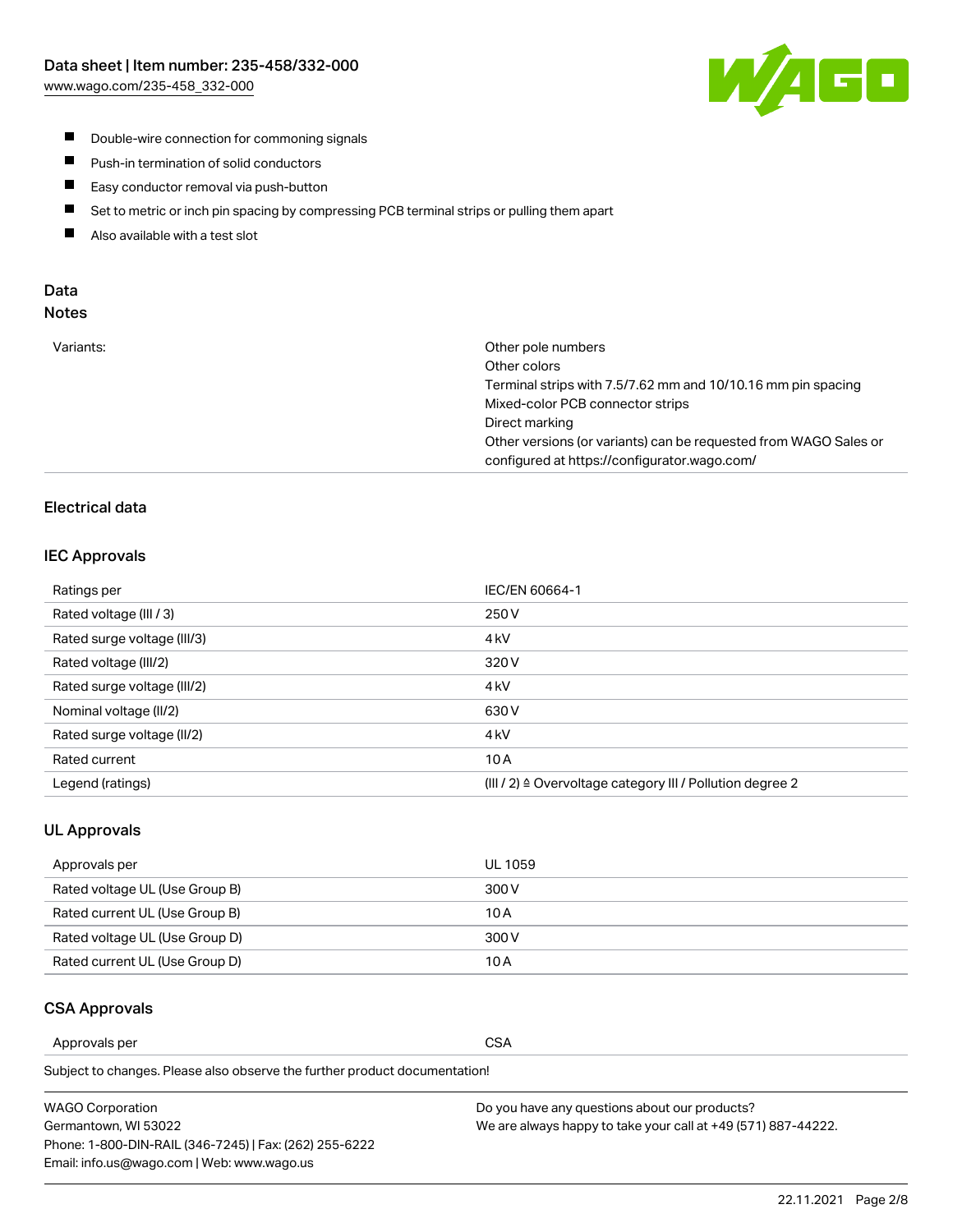[www.wago.com/235-458\\_332-000](http://www.wago.com/235-458_332-000)



| Rated voltage CSA (Use Group B) | 300 V |
|---------------------------------|-------|
| Rated current CSA (Use Group B) |       |

# Connection data

| Total number of connection points | 16 |
|-----------------------------------|----|
| Total number of potentials        |    |
| Number of connection types        |    |
| Number of levels                  |    |

# Connection 1

| Connection technology                 | PUSH WIRE <sup>®</sup>                 |
|---------------------------------------|----------------------------------------|
| Actuation type                        | Push-button                            |
| Solid conductor                       | $0.20.75$ mm <sup>2</sup> / 24  18 AWG |
| Strip length                          | $910$ mm $/0.350.39$ inch              |
| Conductor connection direction to PCB | 0°                                     |
| Number of poles                       | 8                                      |

# Physical data

| Pin spacing                          | 5/5.08 mm / 0.197/0.2 inch |
|--------------------------------------|----------------------------|
| Width                                | 41.5 mm / 1.634 inch       |
| Height                               | 19.1 mm / 0.752 inch       |
| Height from the surface              | 15.5 mm / 0.61 inch        |
| Depth                                | 12.5 mm / 0.492 inch       |
| Solder pin length                    | 3.6 <sub>mm</sub>          |
| Solder pin dimensions                | $0.8 \times 0.4$ mm        |
| Drilled hole diameter with tolerance | $(1+0.1)$ mm               |

## PCB contact

| <b>PCB Contact</b>                  | тнт                                      |
|-------------------------------------|------------------------------------------|
| Solder pin arrangement              | over the entire terminal strip (in-line) |
| Number of solder pins per potential |                                          |

# Material data

| Color                        | gray |
|------------------------------|------|
| Materia<br>arour<br>$\cdots$ |      |

Subject to changes. Please also observe the further product documentation!

| <b>WAGO Corporation</b>                                | Do you have any questions about our products?                 |
|--------------------------------------------------------|---------------------------------------------------------------|
| Germantown, WI 53022                                   | We are always happy to take your call at +49 (571) 887-44222. |
| Phone: 1-800-DIN-RAIL (346-7245)   Fax: (262) 255-6222 |                                                               |
| Email: info.us@wago.com   Web: www.wago.us             |                                                               |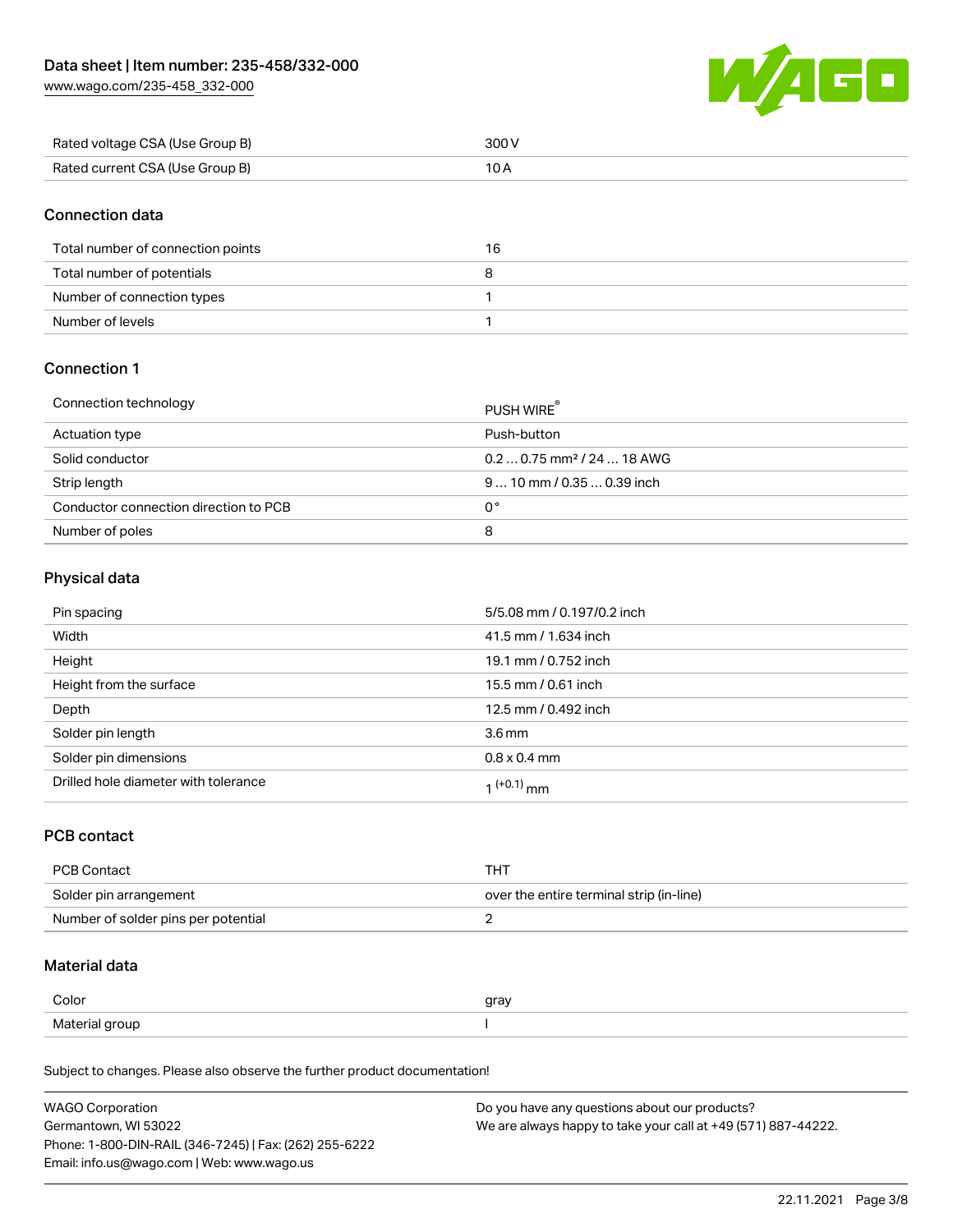[www.wago.com/235-458\\_332-000](http://www.wago.com/235-458_332-000)



| Insulation material               | Polyamide (PA66)                      |
|-----------------------------------|---------------------------------------|
| Flammability class per UL94       | V0                                    |
| Clamping spring material          | Chrome nickel spring steel (CrNi)     |
| Contact material                  | Electrolytic copper $(E_{\text{C1}})$ |
| Contact plating                   | tin-plated                            |
| Fire load                         | $0.116$ MJ                            |
| Weight                            | 6.2 <sub>g</sub>                      |
|                                   |                                       |
| <b>Environmental requirements</b> |                                       |

# Environmental requirements

| Limit temperature range | -60  +105 °C |
|-------------------------|--------------|
|-------------------------|--------------|

#### Commercial data

| Product Group         | 4 (Printed Circuit) |
|-----------------------|---------------------|
| PU (SPU)              | 100 (25) Stück      |
| Packaging type        | box                 |
| Country of origin     | CН                  |
| <b>GTIN</b>           | 4044918656238       |
| Customs tariff number | 85369010000         |

# Approvals / Certificates

### UL-Approvals

| Logo             | Approval                      | <b>Additional Approval Text</b> | Certificate<br>name |
|------------------|-------------------------------|---------------------------------|---------------------|
|                  | UL                            | $\overline{\phantom{0}}$        | E45172              |
| J<br><b>TILL</b> | UL International Germany GmbH |                                 |                     |

## Optional accessories

Email: info.us@wago.com | Web: www.wago.us

| <b>Ferrules</b>         |                                                                                                   |                                               |                                                               |  |
|-------------------------|---------------------------------------------------------------------------------------------------|-----------------------------------------------|---------------------------------------------------------------|--|
| Ferrule                 |                                                                                                   |                                               |                                                               |  |
|                         | Item no.: 216-101                                                                                 |                                               | www.wago.com/216-101                                          |  |
|                         | Ferrule; Sleeve for 0.5 mm <sup>2</sup> / AWG 22; uninsulated; electro-tin plated; silver-colored |                                               |                                                               |  |
|                         | Item no.: 216-104                                                                                 |                                               |                                                               |  |
|                         | Ferrule; Sleeve for 1.5 mm <sup>2</sup> / AWG 16; uninsulated; electro-tin plated; silver-colored |                                               | www.wago.com/216-104                                          |  |
|                         | Item no.: 216-106                                                                                 |                                               |                                                               |  |
|                         | Ferrule; Sleeve for 2.5 mm <sup>2</sup> / AWG 14; uninsulated; electro-tin plated; silver-colored |                                               | www.wago.com/216-106                                          |  |
|                         | Subject to changes. Please also observe the further product documentation!                        |                                               |                                                               |  |
| <b>WAGO Corporation</b> |                                                                                                   | Do you have any questions about our products? |                                                               |  |
| Germantown, WI 53022    |                                                                                                   |                                               | We are always happy to take your call at +49 (571) 887-44222. |  |
|                         | Phone: 1-800-DIN-RAIL (346-7245)   Fax: (262) 255-6222                                            |                                               |                                                               |  |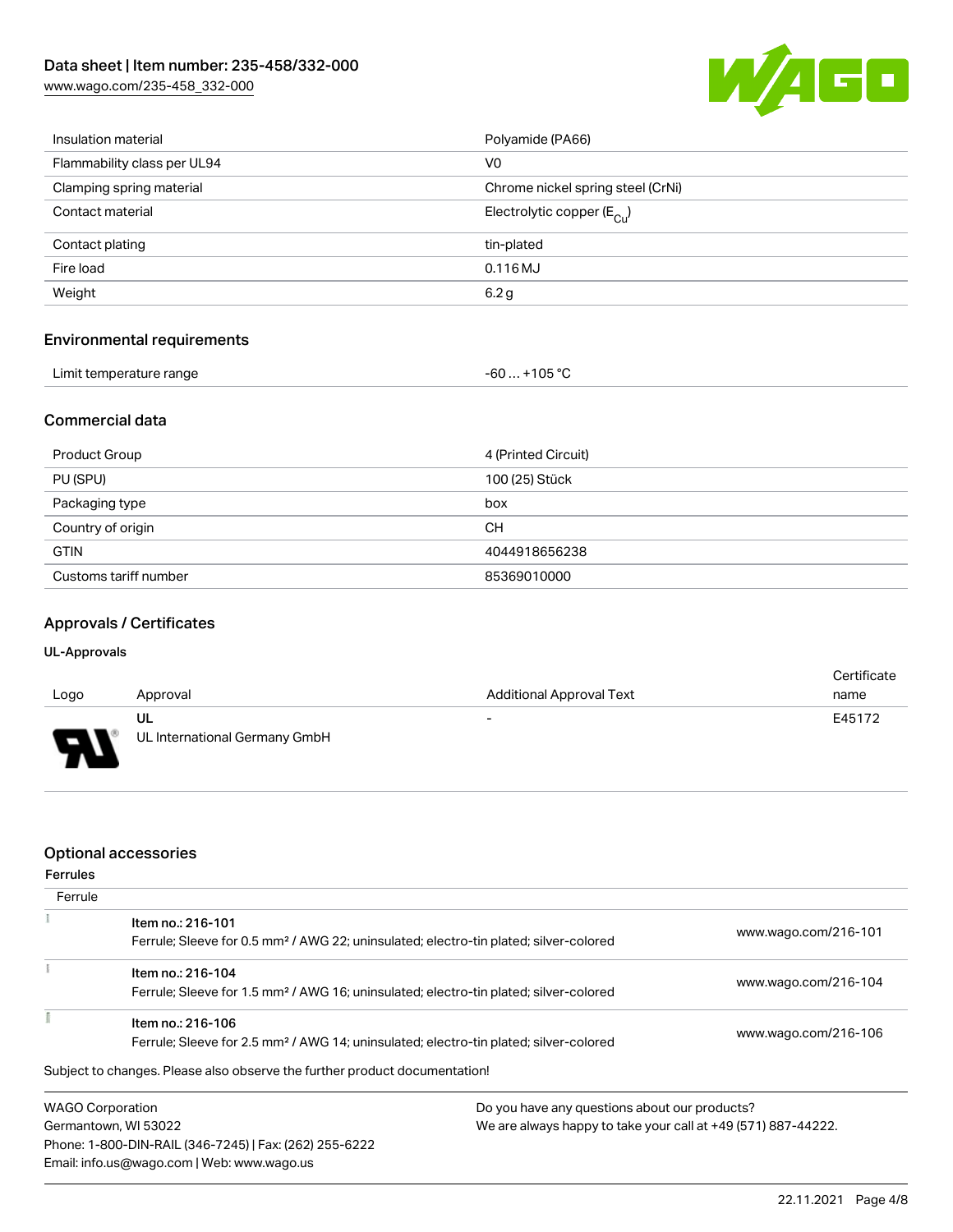# Data sheet | Item number: 235-458/332-000

[www.wago.com/235-458\\_332-000](http://www.wago.com/235-458_332-000)



|    | Item no.: 216-107<br>Ferrule; Sleeve for 4 mm <sup>2</sup> / AWG 12; uninsulated; electro-tin plated                                                                               | www.wago.com/216-107 |
|----|------------------------------------------------------------------------------------------------------------------------------------------------------------------------------------|----------------------|
| ī  | Item no.: 216-108<br>Ferrule; Sleeve for 6 mm <sup>2</sup> / AWG 10; uninsulated; electro-tin plated; silver-colored                                                               | www.wago.com/216-108 |
| Ī  | Item no.: 216-109<br>Ferrule; Sleeve for 10 mm <sup>2</sup> / AWG 8; uninsulated; electro-tin plated                                                                               | www.wago.com/216-109 |
|    | Item no.: 216-102<br>Ferrule; Sleeve for 0.75 mm <sup>2</sup> / AWG 20; uninsulated; electro-tin plated; silver-colored                                                            | www.wago.com/216-102 |
|    | Item no.: 216-103<br>Ferrule; Sleeve for 1 mm <sup>2</sup> / AWG 18; uninsulated; electro-tin plated                                                                               | www.wago.com/216-103 |
| Π  | Item no.: 216-110<br>Ferrule; Sleeve for 16 mm <sup>2</sup> / AWG 6; uninsulated; electro-tin plated; metallic brown                                                               | www.wago.com/216-110 |
|    | Item no.: 216-123<br>Ferrule; Sleeve for 1 mm <sup>2</sup> / AWG 18; uninsulated; electro-tin plated; silver-colored                                                               | www.wago.com/216-123 |
| ž. | Item no.: 216-122<br>Ferrule; Sleeve for 0.75 mm <sup>2</sup> / AWG 20; uninsulated; electro-tin plated; silver-colored                                                            | www.wago.com/216-122 |
| B  | Item no.: 216-124<br>Ferrule; Sleeve for 1.5 mm <sup>2</sup> / AWG 16; uninsulated; electro-tin plated                                                                             | www.wago.com/216-124 |
|    | Item no.: 216-142<br>Ferrule; Sleeve for 0.75 mm <sup>2</sup> / 18 AWG; uninsulated; electro-tin plated; electrolytic copper; gastight<br>crimped; acc. to DIN 46228, Part 1/08.92 | www.wago.com/216-142 |
|    | Item no.: 216-132<br>Ferrule; Sleeve for 0.34 mm <sup>2</sup> / AWG 24; uninsulated; electro-tin plated                                                                            | www.wago.com/216-132 |
|    | Item no.: 216-121<br>Ferrule; Sleeve for 0.5 mm <sup>2</sup> / AWG 22; uninsulated; electro-tin plated; silver-colored                                                             | www.wago.com/216-121 |
|    | Item no.: 216-143<br>Ferrule; Sleeve for 1 mm <sup>2</sup> / AWG 18; uninsulated; electro-tin plated; electrolytic copper; gastight<br>crimped; acc. to DIN 46228, Part 1/08.92    | www.wago.com/216-143 |
|    | Item no.: 216-131<br>Ferrule; Sleeve for 0.25 mm <sup>2</sup> / AWG 24; uninsulated; electro-tin plated; silver-colored                                                            | www.wago.com/216-131 |
|    | Item no.: 216-141<br>Ferrule; Sleeve for 0.5 mm <sup>2</sup> / 20 AWG; uninsulated; electro-tin plated; electrolytic copper; gastight<br>crimped; acc. to DIN 46228, Part 1/08.92  | www.wago.com/216-141 |
|    | Item no.: 216-152<br>Ferrule; Sleeve for 0.34 mm <sup>2</sup> / AWG 24; uninsulated; electro-tin plated                                                                            | www.wago.com/216-152 |
|    | Item no.: 216-203<br>Ferrule; Sleeve for 1 mm <sup>2</sup> / AWG 18; insulated; electro-tin plated; red                                                                            | www.wago.com/216-203 |
|    | Item no.: 216-206                                                                                                                                                                  | www.wago.com/216-206 |

WAGO Corporation Germantown, WI 53022 Phone: 1-800-DIN-RAIL (346-7245) | Fax: (262) 255-6222 Email: info.us@wago.com | Web: www.wago.us

Do you have any questions about our products? We are always happy to take your call at +49 (571) 887-44222.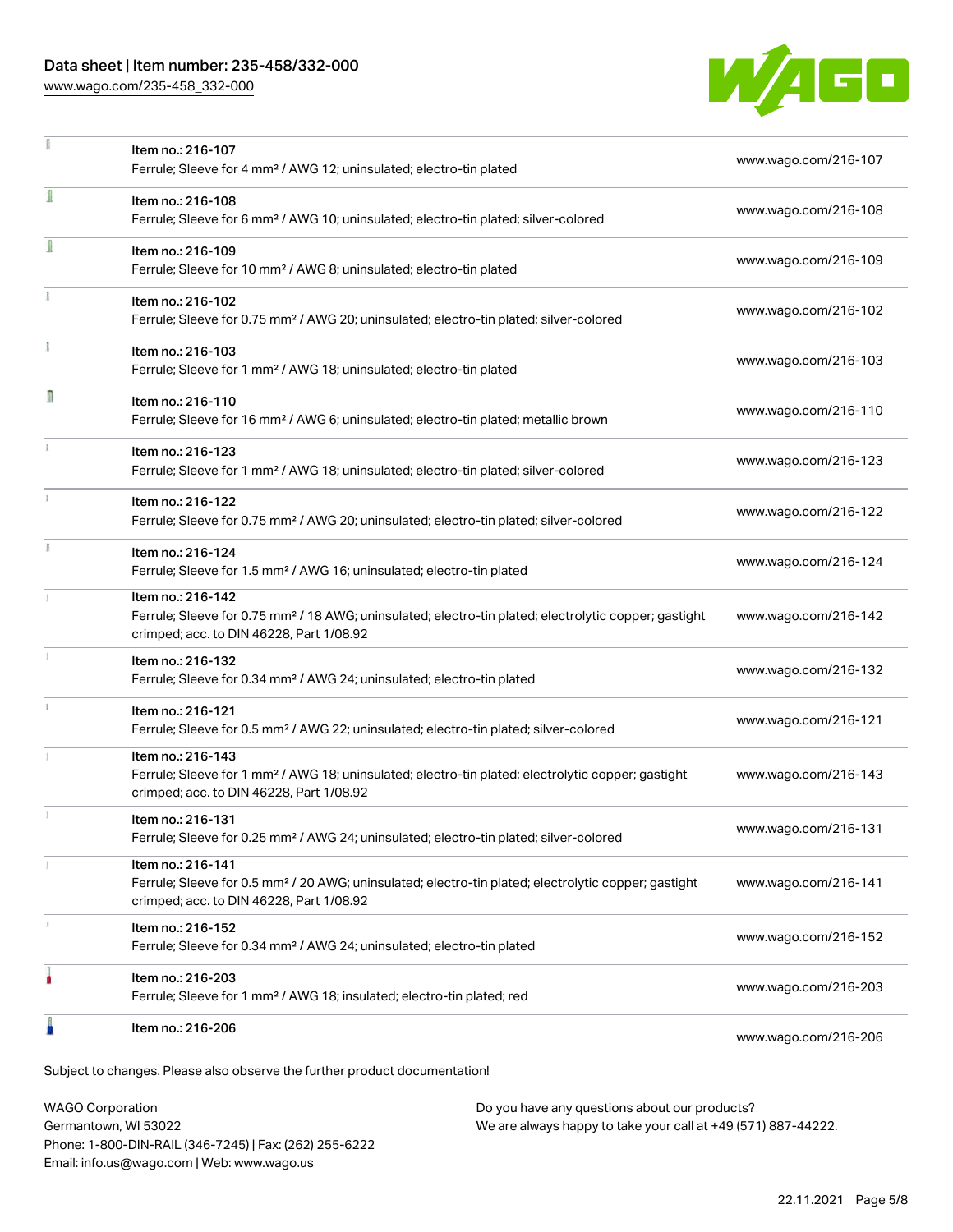[www.wago.com/235-458\\_332-000](http://www.wago.com/235-458_332-000)



|   | Ferrule; Sleeve for 2.5 mm <sup>2</sup> / AWG 14; insulated; electro-tin plated; blue                                                                                                                      |                      |
|---|------------------------------------------------------------------------------------------------------------------------------------------------------------------------------------------------------------|----------------------|
|   | Item no.: 216-207<br>Ferrule; Sleeve for 4 mm <sup>2</sup> / AWG 12; insulated; electro-tin plated; gray                                                                                                   | www.wago.com/216-207 |
|   | Item no.: 216-202<br>Ferrule; Sleeve for 0.75 mm <sup>2</sup> / 18 AWG; insulated; electro-tin plated; gray                                                                                                | www.wago.com/216-202 |
|   | Item no.: 216-151<br>Ferrule; Sleeve for 0.25 mm <sup>2</sup> / AWG 24; uninsulated; electro-tin plated                                                                                                    | www.wago.com/216-151 |
| Â | Item no.: 216-204<br>Ferrule; Sleeve for 1.5 mm <sup>2</sup> / AWG 16; insulated; electro-tin plated; black                                                                                                | www.wago.com/216-204 |
| I | Item no.: 216-209<br>Ferrule; Sleeve for 10 mm <sup>2</sup> / AWG 8; insulated; electro-tin plated; red                                                                                                    | www.wago.com/216-209 |
|   | Item no.: 216-205<br>Ferrule; Sleeve for 2.08 mm <sup>2</sup> / AWG 14; insulated; electro-tin plated; yellow                                                                                              | www.wago.com/216-205 |
|   | Item no.: 216-144<br>Ferrule; Sleeve for 1.5 mm <sup>2</sup> / AWG 16; uninsulated; electro-tin plated; electrolytic copper; gastight<br>crimped; acc. to DIN 46228, Part 1/08.92; silver-colored          | www.wago.com/216-144 |
|   | Item no.: 216-208<br>Ferrule; Sleeve for 6 mm <sup>2</sup> / AWG 10; insulated; electro-tin plated; electrolytic copper; gastight crimped; www.wago.com/216-208<br>acc. to DIN 46228, Part 4/09.90; yellow |                      |
|   | Item no.: 216-201<br>Ferrule; Sleeve for 0.5 mm <sup>2</sup> / 20 AWG; insulated; electro-tin plated; white                                                                                                | www.wago.com/216-201 |
| ۸ | Item no.: 216-223<br>Ferrule; Sleeve for 1 mm <sup>2</sup> / AWG 18; insulated; electro-tin plated; red                                                                                                    | www.wago.com/216-223 |
|   | Item no.: 216-210<br>Ferrule; Sleeve for 16 mm <sup>2</sup> / AWG 6; insulated; electro-tin plated; electrolytic copper; gastight crimped; www.wago.com/216-210<br>acc. to DIN 46228, Part 4/09.90; blue   |                      |
|   | Item no.: 216-241<br>Ferrule; Sleeve for 0.5 mm <sup>2</sup> / 20 AWG; insulated; electro-tin plated; electrolytic copper; gastight<br>crimped; acc. to DIN 46228, Part 4/09.90; white                     | www.wago.com/216-241 |
|   | Item no.: 216-242<br>Ferrule; Sleeve for 0.75 mm <sup>2</sup> / 18 AWG; insulated; electro-tin plated; electrolytic copper; gastight<br>crimped; acc. to DIN 46228, Part 4/09.90; gray                     | www.wago.com/216-242 |
|   | Item no.: 216-222<br>Ferrule; Sleeve for 0.75 mm <sup>2</sup> / 18 AWG; insulated; electro-tin plated; gray                                                                                                | www.wago.com/216-222 |
|   | Item no.: 216-221<br>Ferrule; Sleeve for 0.5 mm <sup>2</sup> / 20 AWG; insulated; electro-tin plated; white                                                                                                | www.wago.com/216-221 |
| 1 | Item no.: 216-224<br>Ferrule; Sleeve for 1.5 mm <sup>2</sup> / AWG 16; insulated; electro-tin plated; black                                                                                                | www.wago.com/216-224 |
|   | Item no.: 216-243<br>Ferrule; Sleeve for 1 mm <sup>2</sup> / AWG 18; insulated; electro-tin plated; electrolytic copper; gastight crimped; www.wago.com/216-243<br>acc. to DIN 46228, Part 4/09.90; red    |                      |
|   | Subject to changes. Please also observe the further product documentation!                                                                                                                                 |                      |
|   | <b>WAGO Corporation</b><br>Do you have any questions about our products?                                                                                                                                   |                      |

Germantown, WI 53022 Phone: 1-800-DIN-RAIL (346-7245) | Fax: (262) 255-6222 Email: info.us@wago.com | Web: www.wago.us

Do you have any questions about our products? We are always happy to take your call at +49 (571) 887-44222.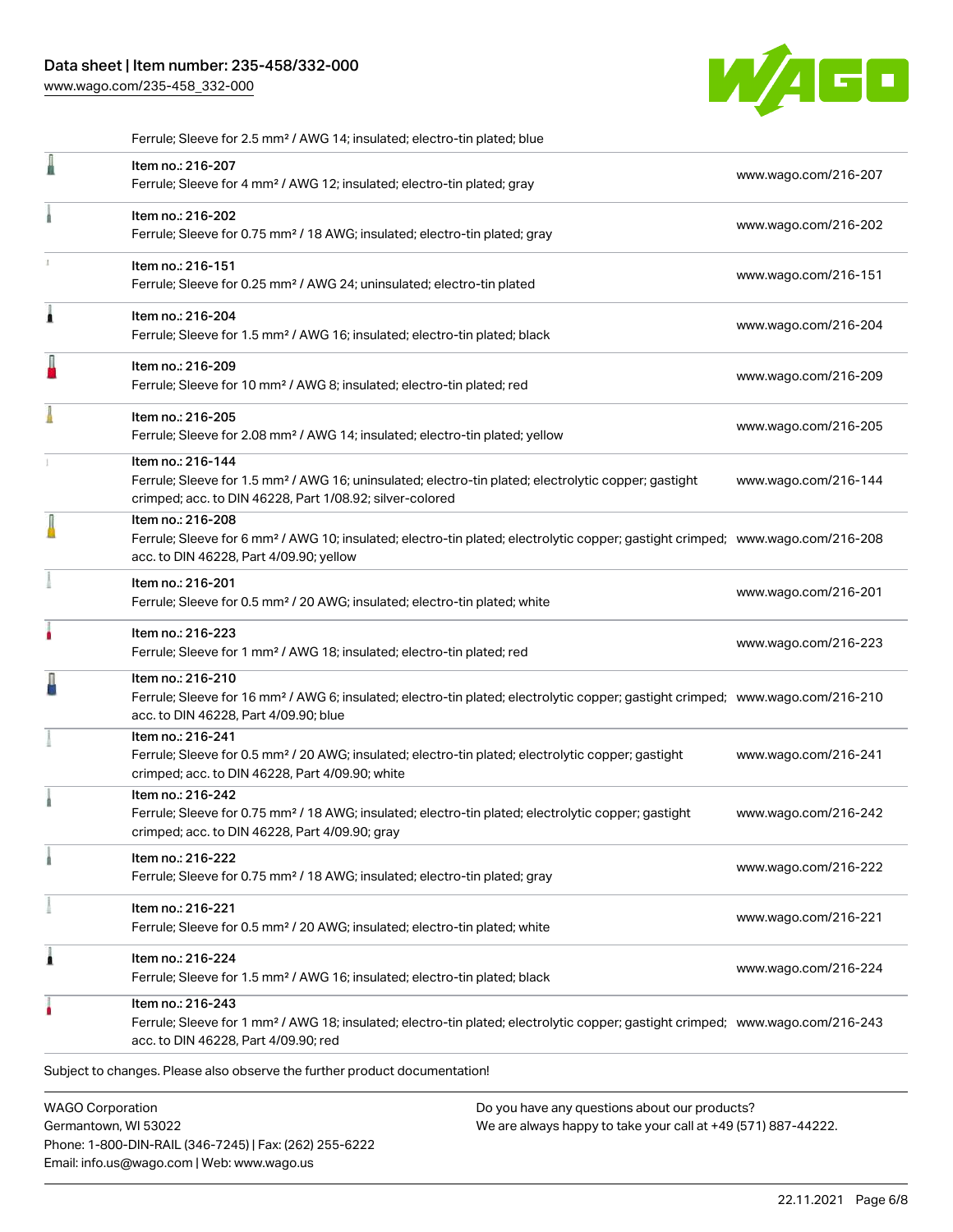# Data sheet | Item number: 235-458/332-000

[www.wago.com/235-458\\_332-000](http://www.wago.com/235-458_332-000)



| 1 | Item no.: 216-244                                                                                                                                                                                          |                      |
|---|------------------------------------------------------------------------------------------------------------------------------------------------------------------------------------------------------------|----------------------|
|   | Ferrule; Sleeve for 1.5 mm <sup>2</sup> / AWG 16; insulated; electro-tin plated; electrolytic copper; gastight<br>crimped; acc. to DIN 46228, Part 4/09.90; black                                          | www.wago.com/216-244 |
| ٠ | Item no.: 216-263<br>Ferrule; Sleeve for 1 mm <sup>2</sup> / AWG 18; insulated; electro-tin plated; electrolytic copper; gastight crimped; www.wago.com/216-263<br>acc. to DIN 46228, Part 4/09.90; red    |                      |
| I | Item no.: 216-246<br>Ferrule; Sleeve for 2.5 mm <sup>2</sup> / AWG 14; insulated; electro-tin plated; electrolytic copper; gastight<br>crimped; acc. to DIN 46228, Part 4/09.90; blue                      | www.wago.com/216-246 |
| Å | Item no.: 216-266<br>Ferrule; Sleeve for 2.5 mm <sup>2</sup> / AWG 14; insulated; electro-tin plated; electrolytic copper; gastight<br>crimped; acc. to DIN 46228, Part 4/09.90; blue                      | www.wago.com/216-266 |
| 1 | Item no.: 216-264<br>Ferrule; Sleeve for 1.5 mm <sup>2</sup> / AWG 16; insulated; electro-tin plated; electrolytic copper; gastight<br>crimped; acc. to DIN 46228, Part 4/09.90; black                     | www.wago.com/216-264 |
| Â | Item no.: 216-284<br>Ferrule; Sleeve for 1.5 mm <sup>2</sup> / AWG 16; insulated; electro-tin plated; electrolytic copper; gastight<br>crimped; acc. to DIN 46228, Part 4/09.90; black                     | www.wago.com/216-284 |
| A | Item no.: 216-286<br>Ferrule; Sleeve for 2.5 mm <sup>2</sup> / AWG 14; insulated; electro-tin plated; electrolytic copper; gastight<br>crimped; acc. to DIN 46228, Part 4/09.90; blue                      | www.wago.com/216-286 |
|   | Item no.: 216-287<br>Ferrule; Sleeve for 4 mm <sup>2</sup> / AWG 12; insulated; electro-tin plated; electrolytic copper; gastight crimped; www.wago.com/216-287<br>acc. to DIN 46228, Part 4/09.90; gray   |                      |
|   | Item no.: 216-262<br>Ferrule; Sleeve for 0.75 mm <sup>2</sup> / 18 AWG; insulated; electro-tin plated; electrolytic copper; gastight<br>crimped; acc. to DIN 46228, Part 4/09.90; gray                     | www.wago.com/216-262 |
|   | Item no.: 216-288<br>Ferrule; Sleeve for 6 mm <sup>2</sup> / AWG 10; insulated; electro-tin plated; electrolytic copper; gastight crimped; www.wago.com/216-288<br>acc. to DIN 46228, Part 4/09.90; yellow |                      |
|   | Item no.: 216-289<br>Ferrule; Sleeve for 10 mm <sup>2</sup> / AWG 8; insulated; electro-tin plated; electrolytic copper; gastight crimped; www.wago.com/216-289<br>acc. to DIN 46228, Part 4/09.90; red    |                      |
|   | Item no.: 216-301<br>Ferrule; Sleeve for 0.25 mm <sup>2</sup> / AWG 24; insulated; electro-tin plated; yellow                                                                                              | www.wago.com/216-301 |
|   | Item no.: 216-321<br>Ferrule; Sleeve for 0.25 mm <sup>2</sup> / AWG 24; insulated; electro-tin plated; yellow                                                                                              | www.wago.com/216-321 |
| ł | Item no.: 216-322<br>Ferrule; Sleeve for 0.34 mm <sup>2</sup> / 22 AWG; insulated; electro-tin plated; green                                                                                               | www.wago.com/216-322 |
| ≞ | Item no.: 216-267<br>Ferrule; Sleeve for 4 mm <sup>2</sup> / AWG 12; insulated; electro-tin plated; electrolytic copper; gastight crimped; www.wago.com/216-267<br>acc. to DIN 46228, Part 4/09.90; gray   |                      |
|   | Item no.: 216-302<br>Ferrule; Sleeve for 0.34 mm <sup>2</sup> / 22 AWG; insulated; electro-tin plated; light turquoise                                                                                     | www.wago.com/216-302 |

Subject to changes. Please also observe the further product documentation!

| WAGO Corporation                                       | Do you have any questions about our products?                 |
|--------------------------------------------------------|---------------------------------------------------------------|
| Germantown, WI 53022                                   | We are always happy to take your call at +49 (571) 887-44222. |
| Phone: 1-800-DIN-RAIL (346-7245)   Fax: (262) 255-6222 |                                                               |
| Email: info.us@wago.com   Web: www.wago.us             |                                                               |